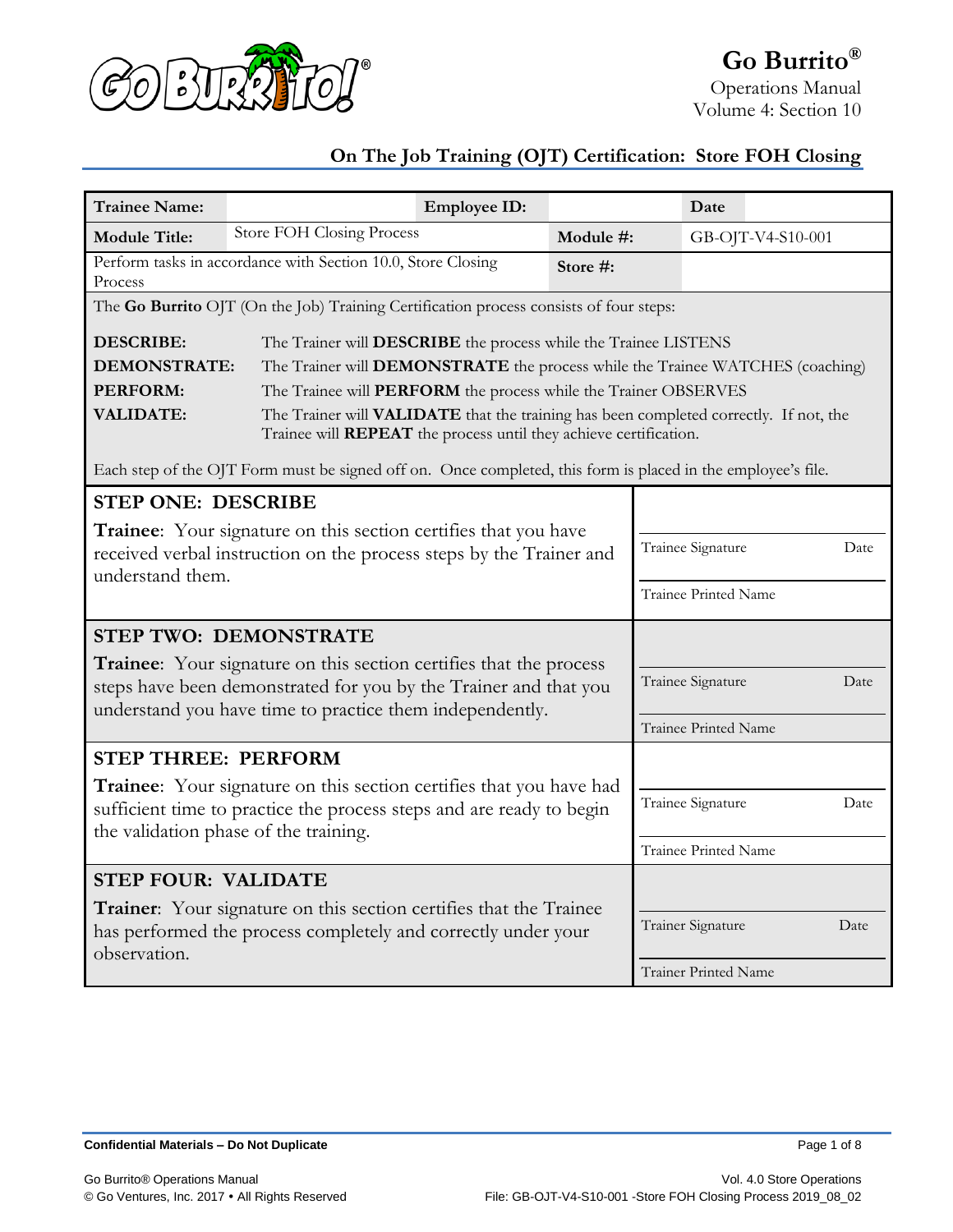

Operations Manual Volume 4: Section 10

| <b>Trainee Name:</b>                 | <b>Employee ID:</b><br>Date |                                                                                                                                                                                                                                                                                                                                                                                                                                                                                                                         |                                 |  |             |        |
|--------------------------------------|-----------------------------|-------------------------------------------------------------------------------------------------------------------------------------------------------------------------------------------------------------------------------------------------------------------------------------------------------------------------------------------------------------------------------------------------------------------------------------------------------------------------------------------------------------------------|---------------------------------|--|-------------|--------|
| <b>Module Title:</b>                 |                             | <b>Store Closing Process</b><br>Module #:<br>GB-OJT-V4-S10-001                                                                                                                                                                                                                                                                                                                                                                                                                                                          |                                 |  |             |        |
| Process                              |                             | Perform tasks in accordance with Section 10.0, Store Opening                                                                                                                                                                                                                                                                                                                                                                                                                                                            | Store #:                        |  |             |        |
| <b>Process</b>                       |                             |                                                                                                                                                                                                                                                                                                                                                                                                                                                                                                                         | Knowledge                       |  |             | Answer |
| (What is being tested)               | $\mathbf{P}$<br>$\mathbf O$ |                                                                                                                                                                                                                                                                                                                                                                                                                                                                                                                         | (The answer is in parentheses.) |  | $\mathbf C$ | IC     |
| <b>Store Closing</b><br>1<br>Process |                             | 1.1.1 What is the purpose of the Store Closing Process?<br>(Answer: The Store Closing Process provides the instructions<br>needed to successfully close a Go Burrito if you are a Front of<br>House employee.)                                                                                                                                                                                                                                                                                                          |                                 |  |             |        |
|                                      |                             | 1.1.2 What time can you lock the door and turn off the open<br>sign?<br>(Answer: At 11PM.)                                                                                                                                                                                                                                                                                                                                                                                                                              |                                 |  |             |        |
|                                      |                             | 1.1.3 Do we turn down customers who come in at 10:55pm?<br>(Answer: $No$ , it is policy to serve any and all customers who walk<br>in before 11PM.)                                                                                                                                                                                                                                                                                                                                                                     |                                 |  |             |        |
|                                      |                             | 1.1.4 When do we turn off the tvs?<br>(Answer: At 11PM)                                                                                                                                                                                                                                                                                                                                                                                                                                                                 |                                 |  |             |        |
| First Cut<br>$\overline{2}$          |                             | 1.2.1 What must be completed before a manager can "cut" an<br>employee from the Front of House?<br>(Answer: All backups must be completed that are written on the<br>white board.)                                                                                                                                                                                                                                                                                                                                      |                                 |  |             |        |
|                                      |                             | 1.2.2 If you are scheduled out at 9PM but it is still busy and<br>backups need to be done, what should you do?<br>(Answer: Finish your backups. It is common for the person who is<br>first cut to stay until business slows down and all backups are<br>completed.<br>1.2.3 What must a person who is first cut do cleaning wise?<br>(Answer: They must always do a "floor check" which means they<br>clean dirty tables, sweep as needed, bring back dirty trays/baskets<br>and empty any trash that needs to go out. |                                 |  |             |        |
| Closing the Line<br>3                |                             | 1.3.1 What should you do to tortillas that are open?<br>(Answer: Wrap the tortillas securely.)                                                                                                                                                                                                                                                                                                                                                                                                                          |                                 |  |             |        |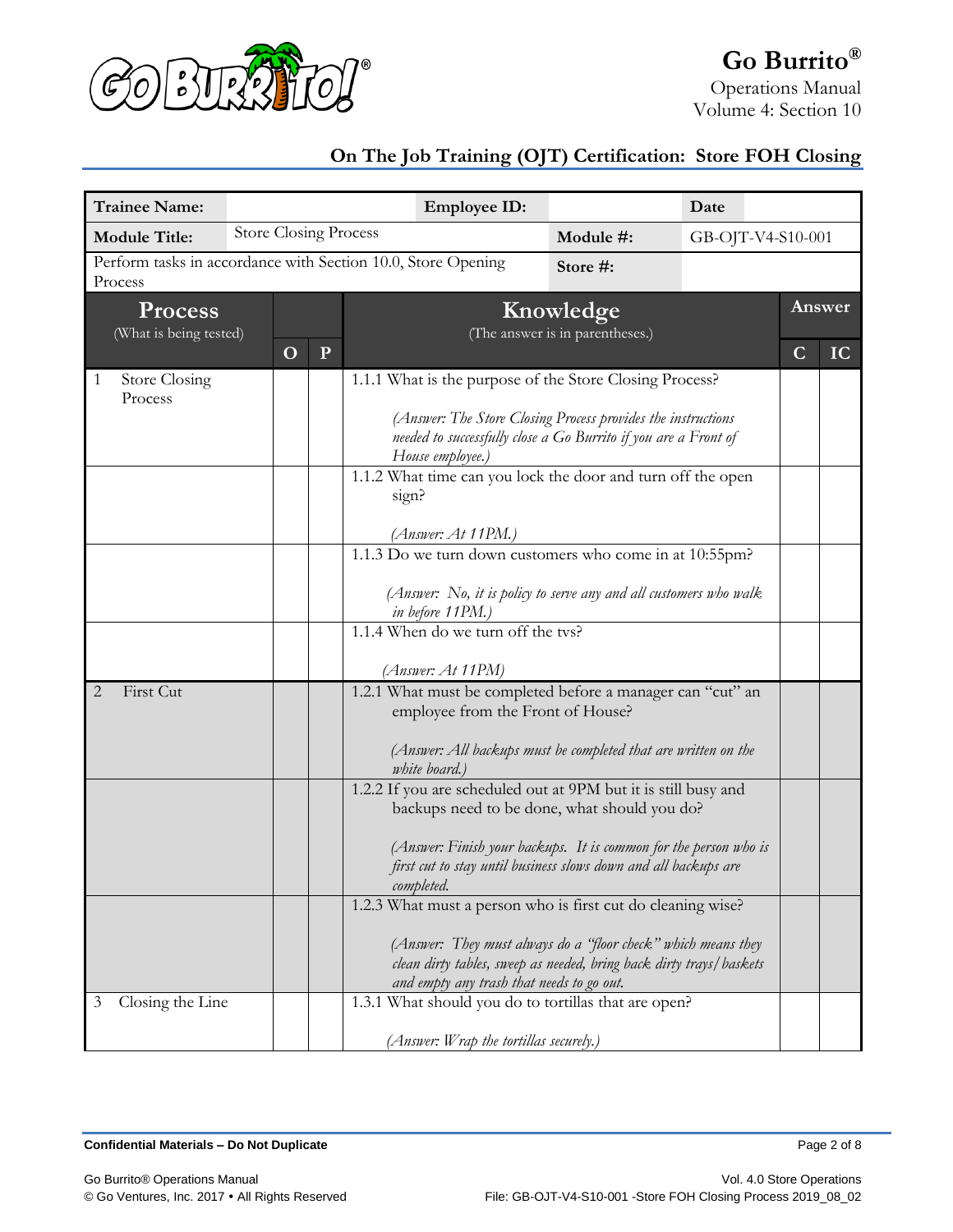

Operations Manual Volume 4: Section 10

| <b>Trainee Name:</b>                     |                                                                |                                                                          | <b>Employee ID:</b>                                                                                                                                                                                                                                                                                                                                                                                                                                                                                                                                                                                                                       |  | Date                            |   |    |        |
|------------------------------------------|----------------------------------------------------------------|--------------------------------------------------------------------------|-------------------------------------------------------------------------------------------------------------------------------------------------------------------------------------------------------------------------------------------------------------------------------------------------------------------------------------------------------------------------------------------------------------------------------------------------------------------------------------------------------------------------------------------------------------------------------------------------------------------------------------------|--|---------------------------------|---|----|--------|
| <b>Module Title:</b>                     | <b>Store Closing Process</b><br>Module #:<br>GB-OJT-V4-S10-001 |                                                                          |                                                                                                                                                                                                                                                                                                                                                                                                                                                                                                                                                                                                                                           |  |                                 |   |    |        |
| Process                                  |                                                                | Perform tasks in accordance with Section 10.0, Store Opening<br>Store #: |                                                                                                                                                                                                                                                                                                                                                                                                                                                                                                                                                                                                                                           |  |                                 |   |    |        |
| <b>Process</b><br>(What is being tested) |                                                                |                                                                          | Knowledge                                                                                                                                                                                                                                                                                                                                                                                                                                                                                                                                                                                                                                 |  | (The answer is in parentheses.) |   |    | Answer |
|                                          | $\mathbf{O}$                                                   | $\mathbf{P}$                                                             |                                                                                                                                                                                                                                                                                                                                                                                                                                                                                                                                                                                                                                           |  |                                 | C | IC |        |
|                                          |                                                                |                                                                          | 1.3.2 What equipment for the Front of House can be turned<br>off at 11PM?<br>(Answer: You will turn off the chip warmer, the cold line, the hot<br>line, the queso pumps, the panini, and the steamer. The warmer<br>will be turned off if no bar food is being served.)                                                                                                                                                                                                                                                                                                                                                                  |  |                                 |   |    |        |
|                                          |                                                                |                                                                          | 1.3.3 What items will go into the blast chiller at 11PM?<br>(Answer: Turn off the hot well knobs. You will put lids on the hot<br>line food and any pans in the warmer, and then put them into the<br>blast chiller on an auto, hard shock. If there will be bar food, leave<br>one chicken, ground beef and queso in the warmer. Once the food<br>reaches a temperature below 41 degrees it can all be transported to<br>a cart where the pans will need to be labelled and then put into the<br>$walk$ in.)                                                                                                                             |  |                                 |   |    |        |
|                                          |                                                                |                                                                          | 1.3.4 What items on the hot bar are not saved for the next day?<br>(Answer: We do not save any grilled vegetables or fries. Steak<br>should be a very minimal amount left. This can be pushed for bar<br>food or thrown out. Always record any waste. If you wish, you<br>can attempt to reheat steak the next day. Put into the oven with a<br>little beef broth at 250 degrees. Test the steak to see if it is tender<br>once heated. If it is, mix it with the fresh cooked steak for the<br>day.                                                                                                                                      |  |                                 |   |    |        |
|                                          |                                                                |                                                                          | 1.3.5 What must be done to the hot wells to clean them?<br>(Answer: You will drain the hot wells by turning the handle<br>underneath the bar. If your restaurant does not have drains, you<br>will need to shop vac the water out. Proceed to clean the inside of<br>the wells with a stainless steel scrub and degreaser. Wipe the inside<br>afterwards with a damp towel. Wipe the surrounding areas.)<br>1.3.6 How do you close the cold line?<br>(Answer: Make sure the well is turned off by turning the switch to<br>the down position underneath the bar. You will put lids on all of<br>the cold items and put them onto a cart.) |  |                                 |   |    |        |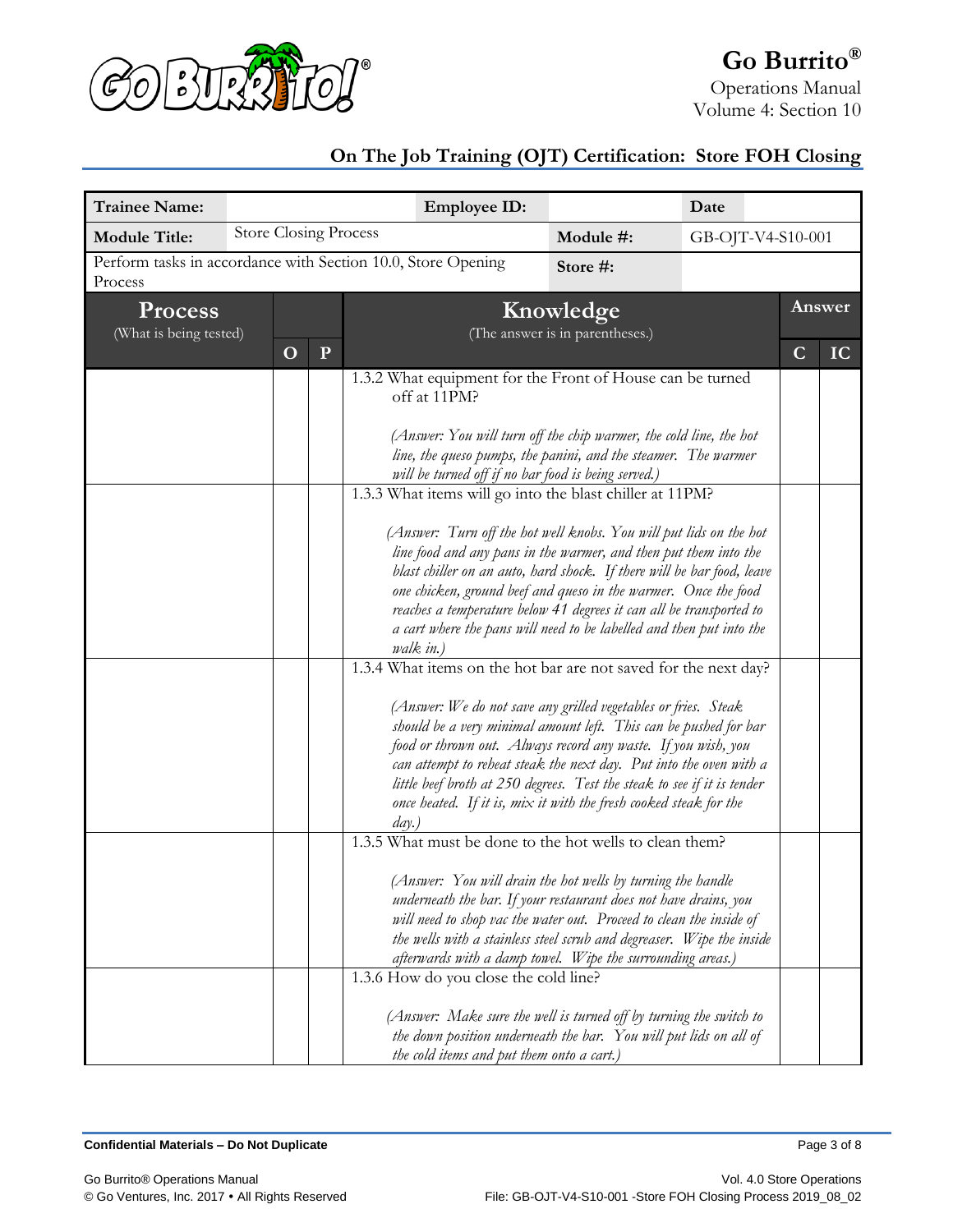

Operations Manual Volume 4: Section 10

| <b>Trainee Name:</b>   | <b>Employee ID:</b><br>Date |                                           |           |                                                                                                                                                                                                                                                                                                                                                                                                                                                                                                                                                                                                                                                                                                                         |          |  |                   |    |
|------------------------|-----------------------------|-------------------------------------------|-----------|-------------------------------------------------------------------------------------------------------------------------------------------------------------------------------------------------------------------------------------------------------------------------------------------------------------------------------------------------------------------------------------------------------------------------------------------------------------------------------------------------------------------------------------------------------------------------------------------------------------------------------------------------------------------------------------------------------------------------|----------|--|-------------------|----|
| <b>Module Title:</b>   |                             | <b>Store Closing Process</b><br>Module #: |           |                                                                                                                                                                                                                                                                                                                                                                                                                                                                                                                                                                                                                                                                                                                         |          |  | GB-OJT-V4-S10-001 |    |
| Process                |                             |                                           |           | Perform tasks in accordance with Section 10.0, Store Opening                                                                                                                                                                                                                                                                                                                                                                                                                                                                                                                                                                                                                                                            | Store #: |  |                   |    |
| <b>Process</b>         |                             |                                           |           | Knowledge<br>(The answer is in parentheses.)                                                                                                                                                                                                                                                                                                                                                                                                                                                                                                                                                                                                                                                                            |          |  | Answer            |    |
| (What is being tested) |                             | $\mathbf O$                               | ${\bf P}$ |                                                                                                                                                                                                                                                                                                                                                                                                                                                                                                                                                                                                                                                                                                                         |          |  | $\mathbf C$       | IC |
|                        |                             |                                           |           | 1.3.7 How do you clean the cold line?                                                                                                                                                                                                                                                                                                                                                                                                                                                                                                                                                                                                                                                                                   |          |  |                   |    |
|                        |                             |                                           |           | (Answer: Once all the food pans are removed, you will take out all<br>dividers and take to the dish pit. Use a dough scraper to scrap the<br>food that is inside of the well and pull it out. Use a hose or pitchers<br>of hot water to rinse out the inside of the well so that there is no<br>food left in it and the well is clean. Spray sanitizer on the inside<br>once finished. Clean around the area.)                                                                                                                                                                                                                                                                                                          |          |  |                   |    |
|                        |                             |                                           |           | 1.3.8 How do you close the sauce pump station?<br>(Answer: You will need to make sure the sauce pump base has<br>been turned off and that the queso inset has been removed. Take<br>the sauce pump to the dish pit and put the body into the detergent<br>water. Pump until the water from the spout comes out clear. Get<br>a pitcher of hot soapy water and disassemble the pump and clean<br>the parts as you put them in the pitcher. Leave the larger parts for<br>the dish washer to clean. Use a brush and cleaner to scrub the<br>inside and outside of the sauce pump base and the surrounding area<br>as needed. Set the pitcher in front of the sauce pump base.)<br>1.3.9 How do you close the panini area? |          |  |                   |    |
|                        |                             |                                           |           | (Answer: Make sure the panini is turned off. Scrap the plates and<br>ensure there is no build up. You want the press to keep a layer of<br>dark. Cleaning it too much causes food to stick during the grilling<br>process. Use a damp cloth and wipe the outside of the panini.<br>Clean the area surrounding the panini as well. Make sure the<br>handles are clean and carefully sanitize the handles.)<br>1.3.10 How do you close the steamer area?                                                                                                                                                                                                                                                                  |          |  |                   |    |
|                        |                             |                                           |           | (Answer: Make sure the steamer (or Rolling Tortilla Warmer) is<br>turned off. Take off any removable parts and take to the dish pit<br>along with the taco holders. Wipe the unit down with a damp<br>cloth and all surrounding areas.)                                                                                                                                                                                                                                                                                                                                                                                                                                                                                 |          |  |                   |    |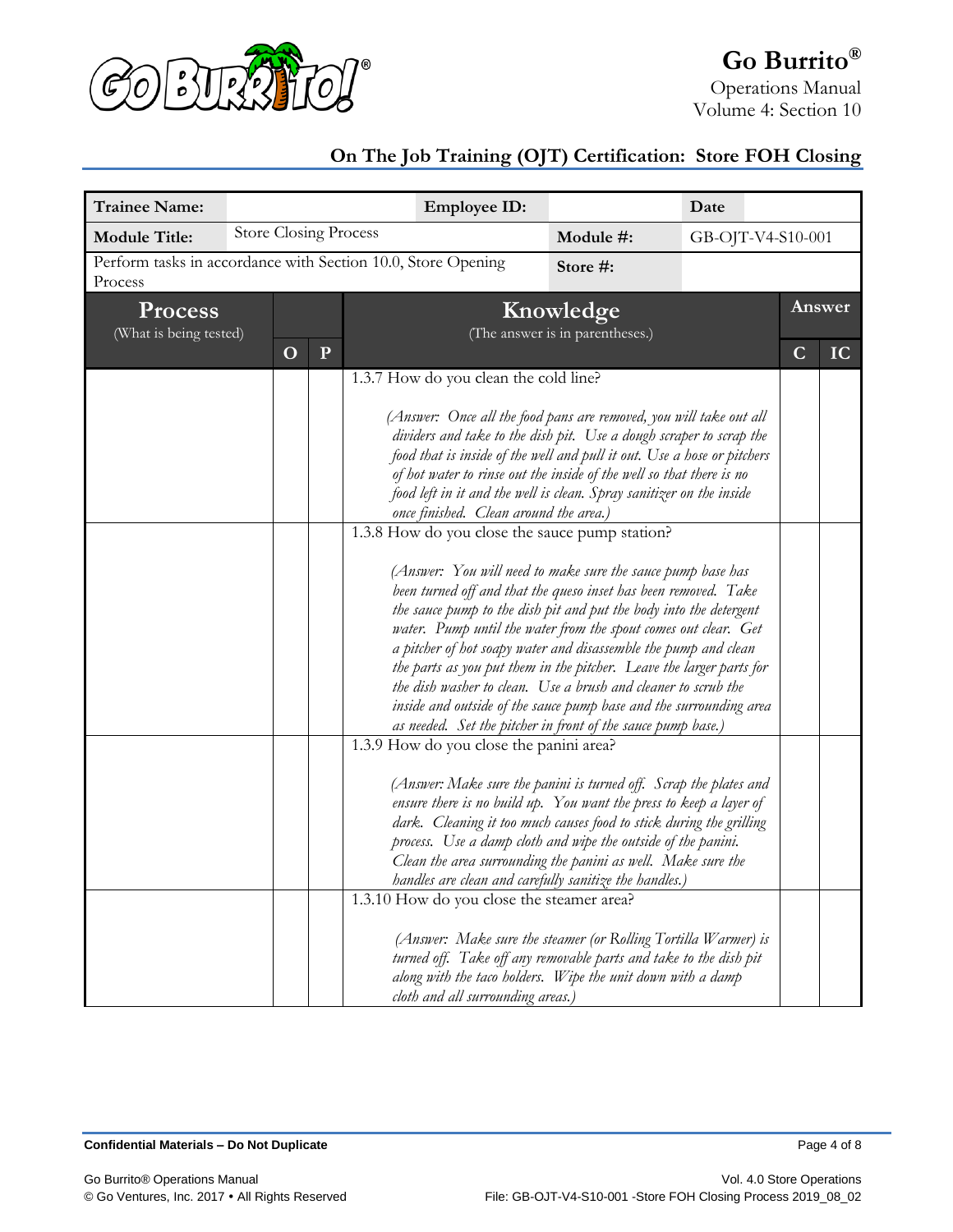

Operations Manual Volume 4: Section 10

| <b>Trainee Name:</b>                     | <b>Employee ID:</b><br>Date |                                           |              |                                                                                                                                                                                                                                                                                                                                                                                                                                                                                                                                                                                                                                                                                                                                                         |          |  |                   |    |
|------------------------------------------|-----------------------------|-------------------------------------------|--------------|---------------------------------------------------------------------------------------------------------------------------------------------------------------------------------------------------------------------------------------------------------------------------------------------------------------------------------------------------------------------------------------------------------------------------------------------------------------------------------------------------------------------------------------------------------------------------------------------------------------------------------------------------------------------------------------------------------------------------------------------------------|----------|--|-------------------|----|
| <b>Module Title:</b>                     |                             | <b>Store Closing Process</b><br>Module #: |              |                                                                                                                                                                                                                                                                                                                                                                                                                                                                                                                                                                                                                                                                                                                                                         |          |  | GB-OJT-V4-S10-001 |    |
| Process                                  |                             |                                           |              | Perform tasks in accordance with Section 10.0, Store Opening                                                                                                                                                                                                                                                                                                                                                                                                                                                                                                                                                                                                                                                                                            | Store #: |  |                   |    |
| <b>Process</b><br>(What is being tested) |                             |                                           |              | Knowledge<br>(The answer is in parentheses.)                                                                                                                                                                                                                                                                                                                                                                                                                                                                                                                                                                                                                                                                                                            |          |  | Answer            |    |
|                                          |                             | $\mathbf{O}$                              | $\mathbf{P}$ |                                                                                                                                                                                                                                                                                                                                                                                                                                                                                                                                                                                                                                                                                                                                                         |          |  | $\mathbf C$       | IC |
|                                          |                             |                                           |              | 1.3.11 How do you close the chip warmers?<br>(Answer: Make sure the chip warmers are turned off. Unplug<br>the unit. Remove all chips. Use a damp cloth to wipe the inside<br>and outside of the unit, especially the fan located inside the warmer.<br>If the build-up warrants it, use a stainless steel scrub and cleaner to<br>get the build-up off. Do not directly put water into the warmer.<br>Empty the chip tray. Spray the unit lightly with sanitizer. Let dry<br>overnight.)<br>1.3.12 What do you do with the cutting boards?<br>(Answer: Take the panini cutting board to the dish pit along with<br>the knife and turner. The line boards will be cleaned with hot<br>soapy detergent water and then rinsed. You will then sanitize the |          |  |                   |    |
| Closing the Salsa Bar<br>4               |                             |                                           |              | boards and sit them over the hot line to dry overnight.)<br>1.4.1 What's the first step in closing down the salsa bar?<br>(Answer: You will change out the salsa bowls so that they can be<br>covered with lids. The bowls will need to be labelled and then put<br>onto the same cart that the cold line items are. The cart will be<br>pushed into the walk in.)<br>1.4.2 How do you empty the ice in the salsa bar?<br>(Answer: Use a large Cambro and scoop to fill the Cambro with<br>the salsa bar ice. Dump into the mop closet drain. Once you have                                                                                                                                                                                             |          |  |                   |    |
|                                          |                             |                                           |              | a small amount of ice left, use a pitcher with hot water to melt the<br>ice and clean the inside of the well. If your well has bottom drain<br>pans, remove them and take to the dish pit.)<br>1.4.3 Do we save the tea? And what do we do with the nozzles<br>and filter?<br>(Answer: $No$ , pour out the tea urns in the kitchen. Remove the<br>nozzles and put into a pitcher with soda water. The dish washer<br>will clean the urns and the filter. Wipe the entire area and the tea<br>machine to ensure there are no spots of sugar anywhere.)                                                                                                                                                                                                   |          |  |                   |    |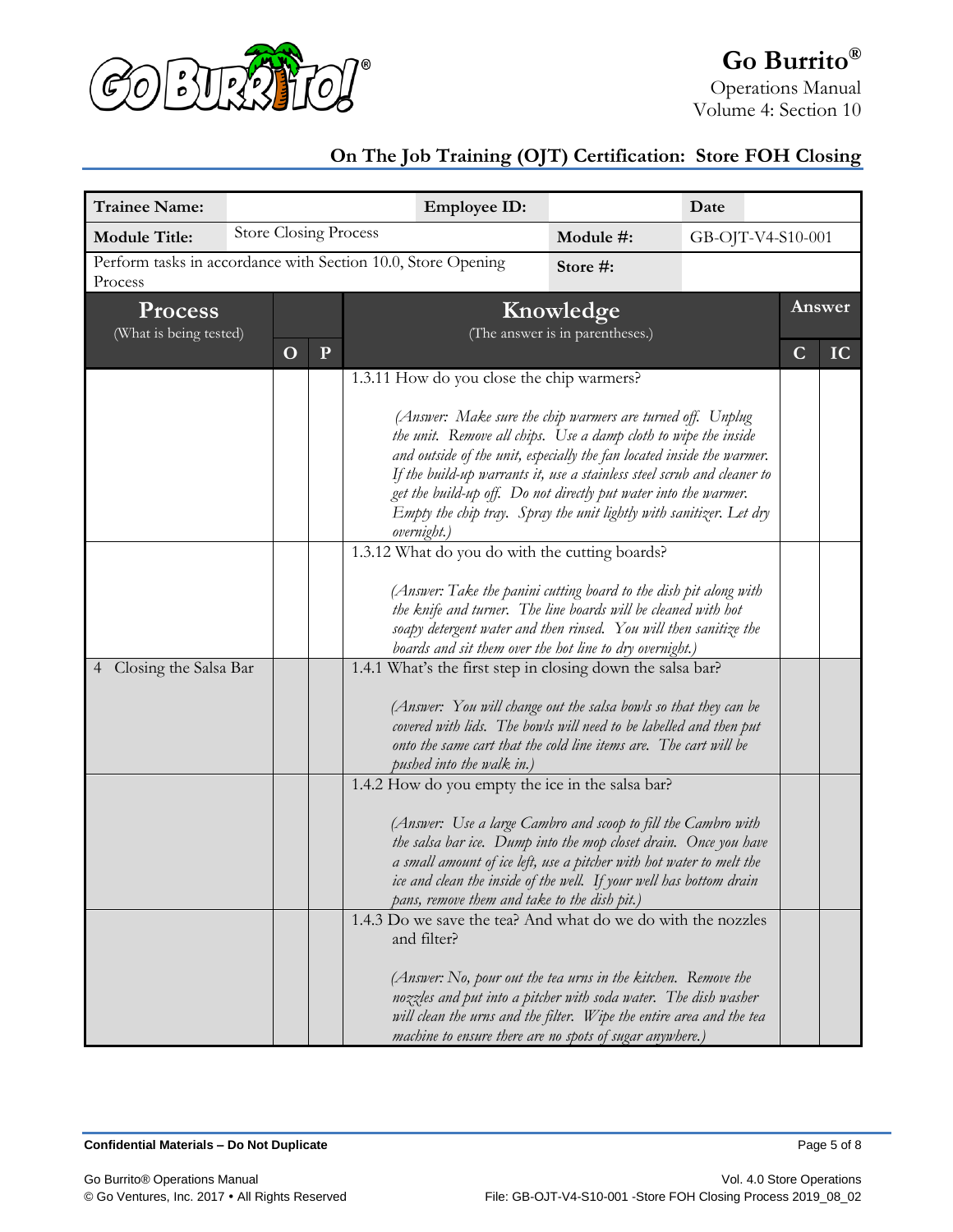

Operations Manual Volume 4: Section 10

| <b>Trainee Name:</b>             |                                                                        |              |              | <b>Employee ID:</b>                                                                                                                                                                                                                                                                                                                                                                                                                                                        |          | Date |             |    |
|----------------------------------|------------------------------------------------------------------------|--------------|--------------|----------------------------------------------------------------------------------------------------------------------------------------------------------------------------------------------------------------------------------------------------------------------------------------------------------------------------------------------------------------------------------------------------------------------------------------------------------------------------|----------|------|-------------|----|
| <b>Module Title:</b>             | <b>Store Closing Process</b><br>Module #:<br>GB-OJT-V4-S10-001         |              |              |                                                                                                                                                                                                                                                                                                                                                                                                                                                                            |          |      |             |    |
| Process                          |                                                                        |              |              | Perform tasks in accordance with Section 10.0, Store Opening                                                                                                                                                                                                                                                                                                                                                                                                               | Store #: |      |             |    |
| <b>Process</b>                   | Knowledge<br>(What is being tested)<br>(The answer is in parentheses.) |              |              |                                                                                                                                                                                                                                                                                                                                                                                                                                                                            | Answer   |      |             |    |
|                                  |                                                                        | $\mathbf{O}$ | $\mathbf{P}$ |                                                                                                                                                                                                                                                                                                                                                                                                                                                                            |          |      | $\mathbf C$ | IC |
|                                  |                                                                        |              |              | 1.4.4 How do we close the drink machine?<br>(Answer: Turn the unit off by turning the key on the side.<br>Remove the nozzles and put them in the pitcher of soda water that<br>the tea nozzles are in. Wipe the unit down well and make sure the<br>ice machine remains on.)                                                                                                                                                                                               |          |      |             |    |
| Closing the Dining<br>5<br>Areas |                                                                        |              |              | 1.5.1 After cleaning the tables and chairs, where are the chairs<br>placed?<br>(Answer: Stacked on top of the tables in a way that they will not<br>easily fall)<br>1.5.2 What should be done before mopping?                                                                                                                                                                                                                                                              |          |      |             |    |
|                                  |                                                                        |              |              | (Answer: Thoroughly sweep the floor.)                                                                                                                                                                                                                                                                                                                                                                                                                                      |          |      |             |    |
|                                  |                                                                        |              |              | 1.5.3 Where are the mop, mop bucket and cleaner located?<br>(Answer: In the utility room in the kitchen.)<br>1.5.4 What direction do you mop in and where do you start?                                                                                                                                                                                                                                                                                                    |          |      |             |    |
|                                  |                                                                        |              |              | (Answer: Left to right motion, starting at the front of the store.)                                                                                                                                                                                                                                                                                                                                                                                                        |          |      |             |    |
|                                  |                                                                        |              |              | 1.5.5 What cleaner is used for floors?<br>(Answer: Industrial, no-rinse floor cleaner, prepared according to<br>manufacturer instructions.)<br>1.5.6 When do you change the water?                                                                                                                                                                                                                                                                                         |          |      |             |    |
|                                  |                                                                        |              |              | (Answer: When it is noticeably dirty.)<br>1.5.7 What should you do with mops and brooms once the<br>cleaning is finished?<br>(Answer: Rinse mop in utility sink until clean and twist to remove<br>the water. Hang mop on rack and ensure mop is off the floor.<br>Mops and dust brooms need to hang from rack and without<br>touching the floor. $A$ mop or dust broom left on the floor will be<br>written up as a health and safety violation by the health inspector.) |          |      |             |    |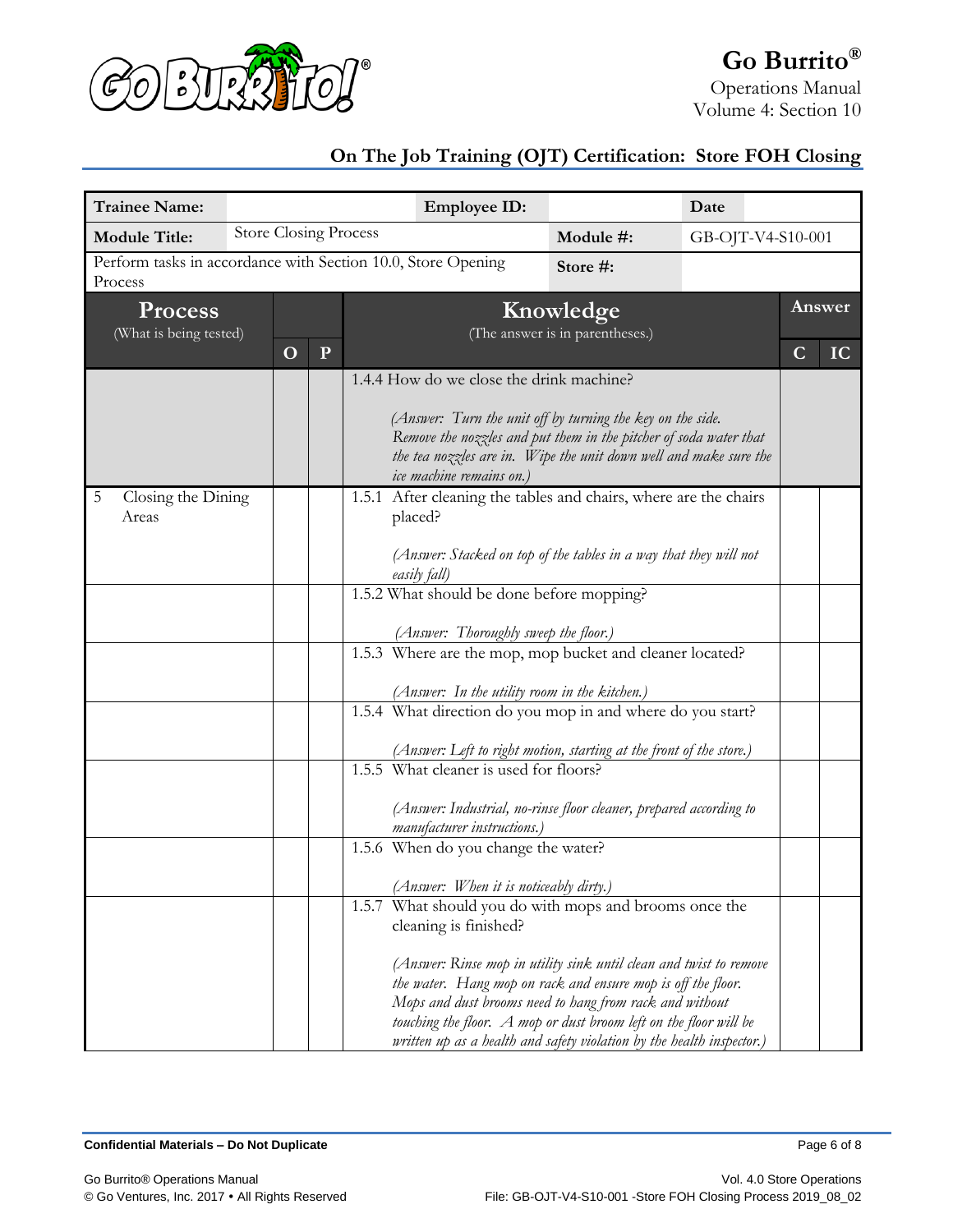

Operations Manual Volume 4: Section 10

| <b>Trainee Name:</b>              |                              | <b>Employee ID:</b>                                          |                                              | Date              |                                   |
|-----------------------------------|------------------------------|--------------------------------------------------------------|----------------------------------------------|-------------------|-----------------------------------|
| <b>Module Title:</b>              | <b>Store Closing Process</b> |                                                              | Module #:                                    | GB-OJT-V4-S10-001 |                                   |
| Process                           |                              | Perform tasks in accordance with Section 10.0, Store Opening | Store #:                                     |                   |                                   |
| Process<br>(What is being tested) | ${\bf P}$<br>$\mathbf O$     |                                                              | Knowledge<br>(The answer is in parentheses.) |                   | Answer<br>$\mathbf C$<br>$\bf IC$ |
| NOTES:                            |                              |                                                              |                                              |                   |                                   |
|                                   |                              |                                                              |                                              |                   |                                   |
|                                   |                              |                                                              |                                              |                   |                                   |
|                                   |                              |                                                              |                                              |                   |                                   |
|                                   |                              |                                                              |                                              |                   |                                   |
|                                   |                              |                                                              |                                              |                   |                                   |
|                                   |                              |                                                              |                                              |                   |                                   |
|                                   |                              |                                                              |                                              |                   |                                   |
|                                   |                              |                                                              |                                              |                   |                                   |
|                                   |                              |                                                              |                                              |                   |                                   |
|                                   |                              |                                                              |                                              |                   |                                   |
|                                   |                              |                                                              |                                              |                   |                                   |
|                                   |                              |                                                              |                                              |                   |                                   |
|                                   |                              |                                                              |                                              |                   |                                   |
|                                   |                              |                                                              |                                              |                   |                                   |
|                                   |                              |                                                              |                                              |                   |                                   |
|                                   |                              |                                                              |                                              |                   |                                   |
|                                   |                              |                                                              |                                              |                   |                                   |
|                                   |                              |                                                              |                                              |                   |                                   |
|                                   |                              |                                                              |                                              |                   |                                   |
|                                   |                              |                                                              |                                              |                   |                                   |
|                                   |                              |                                                              |                                              |                   |                                   |
|                                   |                              |                                                              |                                              |                   |                                   |

**Confidential Materials – Do Not Duplicate** Page 7 of 8 and 2008 and 2008 and 2008 and 2008 and 2008 and 2008 and 2008 and 2008 and 2008 and 2008 and 2008 and 2008 and 2008 and 2008 and 2008 and 2008 and 2008 and 2008 and